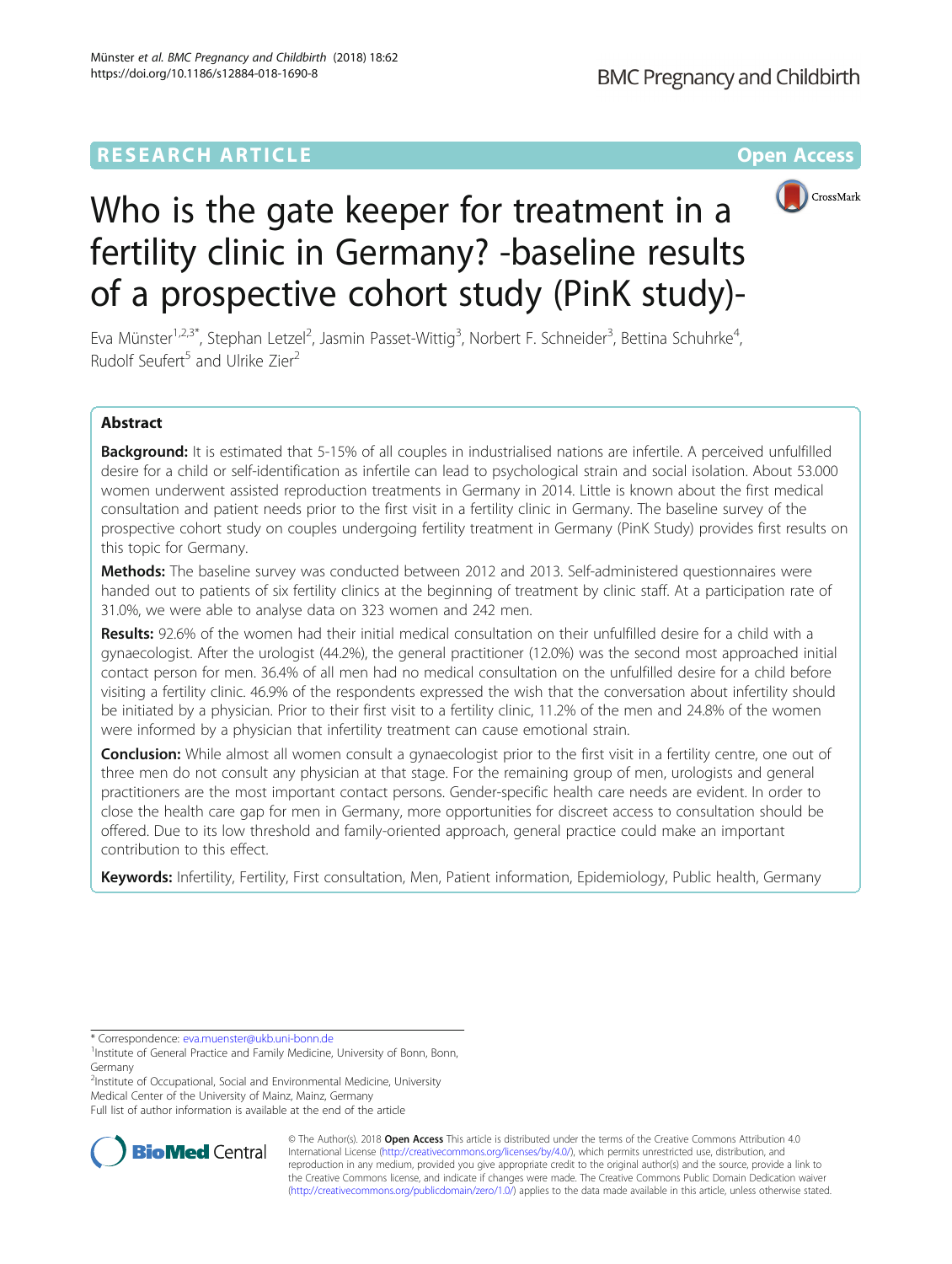# Background

An unfulfilled desire for a child and the self-identification as infertile can create an emotionally extreme situation for women and men as well as the whole couple [\[1](#page-6-0)–[4\]](#page-6-0). Even lower levels of strain can lead to increased personal and relationship stress as well as social withdrawal [\[1,](#page-6-0) [5](#page-6-0), [6](#page-6-0)]. Furthermore it has been reported that during fertility treatment more than 50% of the patients experience some degree of emotional distress and about 23% discontinue prematurely because of the perceived burden of treatment [[7\]](#page-6-0).

Although some have argued against the possibility of an objective definition of infertility that would ignore the self-perceptions of patients [\[8\]](#page-6-0), according to the World Health Organization, infertility is to be understood as the failure of a couple to conceive after 12 months or more of regular unprotected sexual intercourse [[9](#page-6-0)].

In accordance with this latter definition, it is estimated that between 5% and 15% of all couples in industrialised nations face current infertility [\[10](#page-6-0)]. There is a lack of reliable current data on the prevalence of infertility in Germany. A telephone survey in 1998 found a point prevalence of the phenomenon of 3% and a lifetime prevalence of 15% in women aged between 20 and 44 years [\[11](#page-6-0)]. Using data from the IMS Disease Analyzer database containing information on patients of 2500 practices of general practitioners and specialists, Ziller et al. [[12\]](#page-6-0) estimated that 8.9% of all women aged 18-45 consulted a physician to get information, testing or treatment concerning infertility between 2006 and 2010. However, assisted reproduction technology (ART) treatments are on the rise [[13](#page-6-0)]. In Germany, 57.998 women have undergone in vitro fertilisation (IVF) or intracytoplasmic sperm injection (ICSI) in 2015 [\[14\]](#page-6-0). In Germany, 530.240 women have undergone these kinds of treatments between 1997 and 2014 [\[15](#page-6-0)] and 233.749 babies were born as a result of them within the same time frame [\[14](#page-6-0)]. It is estimated that worldwide, about 5 million babies have been born due to ART treatments since 1978 [[16](#page-6-0)]. At 6.1%, Germany's neighbouring country Denmark had the highest share of births associated with ART treatment in Europe in 2012 [[13](#page-6-0)].

Access to ART treatments as well as the requirement of comprehensive patient information, treatment indications and admission requirements for physicians are regulated by professional guidelines in Germany [\[17](#page-6-0)]. Physicians accredited by statutory health insurance may administer ART treatments to patients only after referral by an independent family doctor or specialist. This referral to a fertility clinic requires that both partners have to have been informed on the medical, psychological and social aspects of ART and insemination by the referrer. Furthermore, the indicating diagnosis of infertility has to be a confirmed one [\[18](#page-6-0)].

Health effects of the unfulfilled desire for a child as well as of an ART treatment are often underestimated [[19\]](#page-6-0). ART treatments pose health risks especially to women. One of the dreaded side effects is the ovarian hyperstimulation syndrome (OHSS) which can lead to severe health impairments. Another health risk is posed by the increased rate of multiple and premature births. The treatment itself and the involved periods of waiting often cause strong emotional strain to patients [[20](#page-6-0)–[23](#page-6-0)]. The gate keeper to the fertility clinic thus takes over a significant role: He/she has to be selective in offering ART treatments and is required to inform about the possible risks of such treatments before he/she gives the referral.

Regarding Germany, success rates of ART treatments are reported to be lower than 20% per treatment cycle [[13,](#page-6-0) [15,](#page-6-0) [22](#page-6-0)]. However, the prospect of success of these treatments is overestimated by 2/3rds of the German population [[24\]](#page-6-0).

In addition to ensuring the comprehensive education of the general population on infertility and its risk factors, a further aim of public health should be the reduction of psychosocial stress situations by supporting infertile couples by means of consultations and counselling early on. Therefore, the first medical consultations on infertility as well as the decision on whether a referral to a fertility clinic is made are highly significant.

Despite the relevance of unfulfilled desires for a child for public health, there is a lack of comprehensive medical survey data on the subject in Germany. From our point of view, the following questions are of particular interest: Which type of doctor conducts the first medical consultation with women and men with an unfulfilled desire for a child? Does the patient or the doctor initiate the first consultation and which is preferred by the patient? Are patients being informed about the potential emotional strain during ART treatments before their first visit to a fertility clinic?

Now for the first time, these aspects can be examined in the interdisciplinary survey of couples in infertility treatment (PinK study).

#### Methods

A methodological report of the PinK study has already been published [\[25\]](#page-6-0). The PinK study is a prospective survey on patients at all seven sites in six cities of the five fertility clinics in Rhineland-Palatinate and the fertility clinic in the capital city of Hesse (Wiesbaden). Using a standardised gender-specific questionnaire in German and Turkish language to be completed by each partner separately at home and returned by return envelope, the study's anonymous baseline survey was conducted between July 2012 and May 2013. The study documents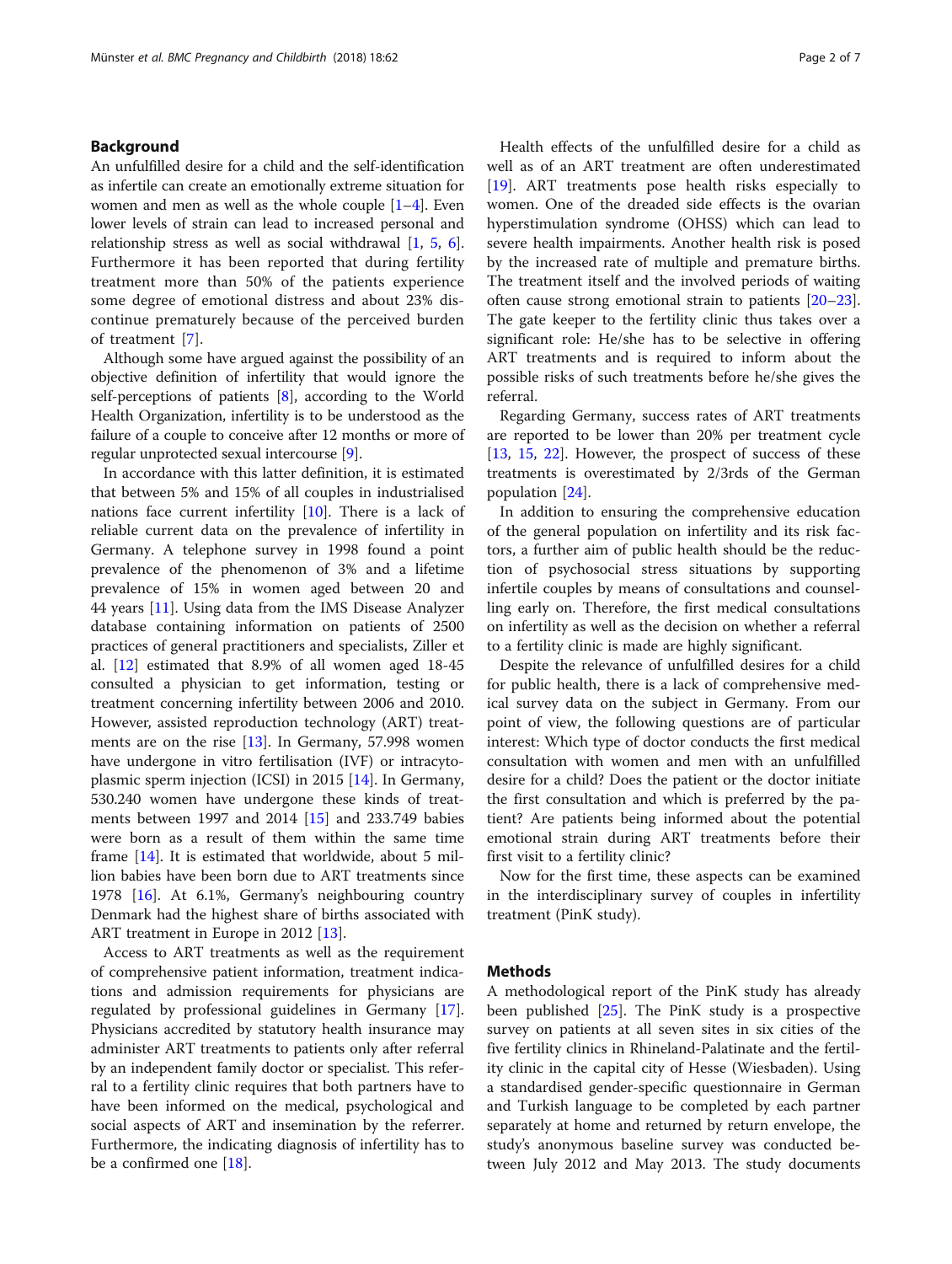were handed to couples by staff members of fertility clinics if the following eligibility criteria were met:

- 1. At least one of the partners had their primary residence in Germany.
- 2. At least one of the partners had to have sufficient knowledge of the German or Turkish language to fill out the questionnaire.
- 3. The couple was just beginning their treatment at the fertility clinic. The study documents were handed over during the informed consent discussion for the first treatment (not necessarily ART) at the clinic.

Patients or couples, who had already been in treatment at the same fertility clinic and were for example changing the type of treatment they were receiving, were excluded from the survey.

At a participation rate of 31.0%, data on 565 subjects (323 women and 242 men) could be analysed. In 234 patient couples, both partners participated in the survey.

# Variables

To describe the overall study population as well as gender subgroups, the socio-demographic variables age, marital status, parity, health insurance type and education level were used. Educational attainment was measured by "International Standard Classification of Education (ISCED)" level and categorized into "low", "medium" and "high" [[25](#page-6-0)].

The main findings are based on the following questions:

- 1. Before your very first visit to a fertility clinic, which doctor did you first speak to about not getting pregnant?
- 2. Did the doctor initiate the conversation about the topic "not getting pregnant"?
- 3. Do you think that doctors should initiate a conversation about that topic on their own accord? Have you previously been informed by a doctor that treatment at a fertility clinic can possibly be emotionally stressful for you? If so, when?

Missing values ("not specified") were assigned to the reference category ("ref.") if they accounted for less than 2% of cases. Otherwise they were assigned their own category.

#### Statistical methods

Group differences between genders were evaluated by means of Chi-Squared tests and, in case of the nonlinear continuous age variable, the Mann-Whitney U test using statistical software SPSS 22. Statistical significance was defined as  $\alpha$  < 0.05.

# Results

The overall study population of 565 subjects is  $34.3 \pm$ 5.3 years old on average (median: 34) with women being significantly younger at  $32.8 \pm 4.4$  years of age (min.: 22, max.: 44, median: 32) than men at  $36.2 \pm 5.9$  years of age (min.: 23, max.: 62, median: 35). 85.0% of the participants are married. 85.0% is also the number of those who have no children. 44.2% are assigned to the category "medium level of education" (see Table [1\)](#page-3-0). At 87.9%, women do significantly ( $p = 0.01$ ) more often have statutory health insurance instead of private insurance than men with 80.2%.

Information on outcomes concerning the first medical consultation is shown in Table [2.](#page-3-0) More than one third of the men stated that they had not consulted a doctor prior to their first visit at a fertility clinic. The same was only the case for 2.5% of the women. 92.6% of the female subjects had had their first consultation about not getting pregnant with their gynaecologist, 44.2% of the male subjects had spoken to an urologist. 6.9% of all subjects had chosen their general practitioner (GP) as their first contact person. The GP was chosen significantly more often by men (12.0%) than by women (3.1%). 5.8% of men named their partner's gynaecologist as their first contact person. The category "other" includes endocrinologists, haematologists and andrologists.

Approximately one out of four women and one out of ten men reported that the physician first contacted by them had initiated the conversation about the pair's potential infertility on his own account. 46.9% of all subjects, more than half of all women and every third men, advocated that doctors should address the topic themselves. 81.0% of those who were in fact approached by the doctor stated that doctors should choose this course of action.

Less than one in 5 participants (every 9th man and every 4th woman) was informed by a doctor prior to their visit to a fertility clinic that an ART treatment could be emotionally straining (see Fig. [1](#page-4-0)).

### **Discussion**

The written PinK survey of 565 patients in fertility clinics in the south-west of Germany allows insight into the health service pathways of patients at the beginning of infertility treatment in Germany for the first time. It shows that medical needs and utilisation of services differ in men and women with an unfulfilled desire for a child. While nine out of ten women had spoken to their gynaecologists about the unfulfilled desire for a child, every third man had not spoken about the problem to any physician at all prior to their first visit to a fertility clinic. After the urologist, the GP was the most important contact person regarding the unfulfilled desire for a child for men (12.0%), followed by their partner's gynaecologist.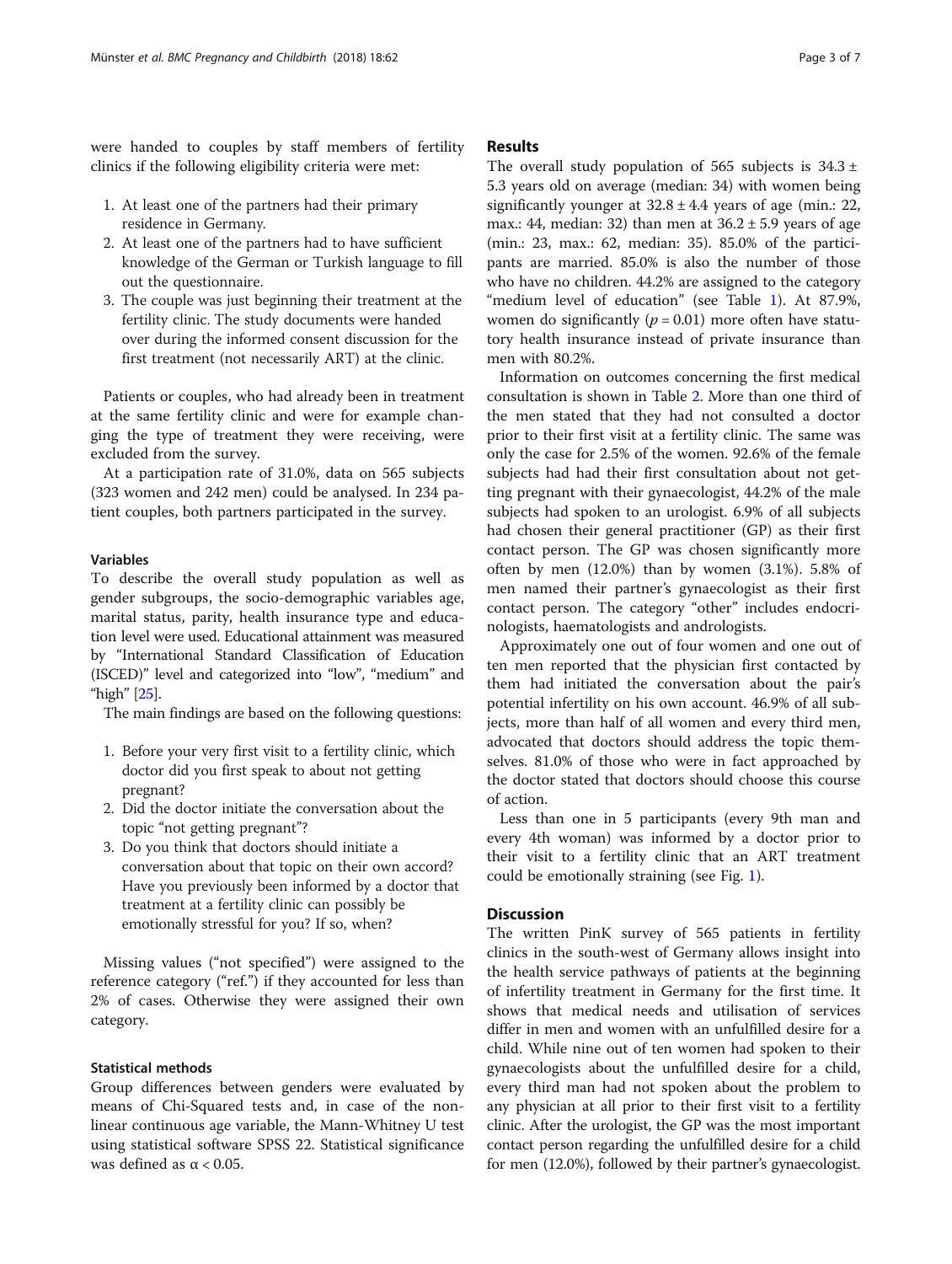|                         | Total     |      | Men       |      | Women     |      | $p$ -value |
|-------------------------|-----------|------|-----------|------|-----------|------|------------|
|                         | $n = 565$ | $\%$ | $n = 242$ | %    | $n = 323$ | $\%$ |            |
| Age groups (in years)   |           |      |           |      |           |      | < 0.001    |
| $<$ 35 (ref.)           | 317       | 56.1 | 108       | 44.6 | 209       | 64.7 |            |
| $\geq$ 35               | 248       | 43.9 | 134       | 55.4 | 114       | 35.3 |            |
| Marital status          |           |      |           |      |           |      | 0.078      |
| Married (ref.)          | 480       | 85.0 | 213       | 88.0 | 267       | 82.7 |            |
| Not married             | 85        | 15.0 | 29        | 12.0 | 56        | 17.3 |            |
| Parity                  |           |      |           |      |           |      | 0.888      |
| Childless (ref.)        | 480       | 85.0 | 205       | 84.7 | 275       | 85.1 |            |
| One child or more       | 85        | 15.0 | 37        | 15.3 | 48        | 14.9 |            |
| Health Insurance Status |           |      |           |      |           |      | 0.011      |
| Statutory (ref.)        | 478       | 84.6 | 194       | 80.2 | 284       | 87.9 |            |
| Private                 | 87        | 15.4 | 48        | 19.8 | 39        | 12.1 |            |
| Education level (ISCED) |           |      |           |      |           |      | 0.059      |
| Low                     | 20        | 3.5  | 11        | 4.5  | 9         | 2.8  |            |
| Medium (ref.)           | 250       | 44.2 | 94        | 38.8 | 156       | 48.3 |            |
| High                    | 266       | 47.1 | 127       | 52.5 | 139       | 43.0 |            |

<span id="page-3-0"></span>

Other specialists such as endocrinologists, haematologists and andrologists were only sporadically. None of the participants stated that they had consulted a specialist for skin and sexually transmitted diseases. Only about every 4th woman and every 10th man had had the conversation about a possible infertility being initiated by their firstly contacted doctor. The patients' needs differed from this reality: Every third man and even every second women wished that the physician would initiate a conversation about the topic. Additionally, approximately every third man and every fifth woman were indecisive and at least did not reject the idea of a consultation initiated by the doctor. It must be emphasised that only every 9th man and every 4th woman was informed that treatments at a

Table 2 Type of first physician contacted by the patient, reported initiation of conversation by physician and patient attitude towards initiation of conversation by physician

Not specified 29 5.1 10 4.1 19 5.9

|                                     | Total     |      | Men            |      | Women          |      | $p$ -value |
|-------------------------------------|-----------|------|----------------|------|----------------|------|------------|
|                                     | $n = 565$ | %    | $n = 242$      | $\%$ | $n = 323$      | %    |            |
| First medical consultation with     |           |      |                |      |                |      |            |
| Gynaecologist                       | 313       | 55.4 | 14             | 5.8  | 299            | 92.6 |            |
| General Practitioner                | 39        | 6.9  | 29             | 12.0 | 10             | 3.1  |            |
| Urologist                           | 109       | 19.3 | 107            | 44.2 | $\overline{2}$ | 0.6  |            |
| Other (Ref.)                        | 8         | 1.4  | $\overline{4}$ | 1.7  | $\overline{4}$ | 1.2  |            |
| No first consultation               | 96        | 17.0 | 88             | 36.4 | 8              | 2.5  |            |
| Doctor initiated conversation       |           |      |                |      |                |      | < 0.001    |
| Yes                                 | 100       | 17.7 | 25             | 10.3 | 75             | 23.2 |            |
| No                                  | 354       | 62.7 | 121            | 50.0 | 233            | 72.1 |            |
| No first consultation               | 96        | 17.0 | 88             | 36.4 | 8              | 2.5  |            |
| Not specified                       | 15        | 2.7  | 8              | 3.3  | $\overline{7}$ | 2.2  |            |
| Doctor should initiate conversation |           |      |                |      |                |      |            |
| Yes                                 | 265       | 46.9 | 82             | 33.9 | 183            | 56.7 |            |
| No                                  | 141       | 25.0 | 69             | 28.5 | 72             | 22.3 |            |
| I don't know                        | 159       | 28.1 | 91             | 37.6 | 68             | 21.2 |            |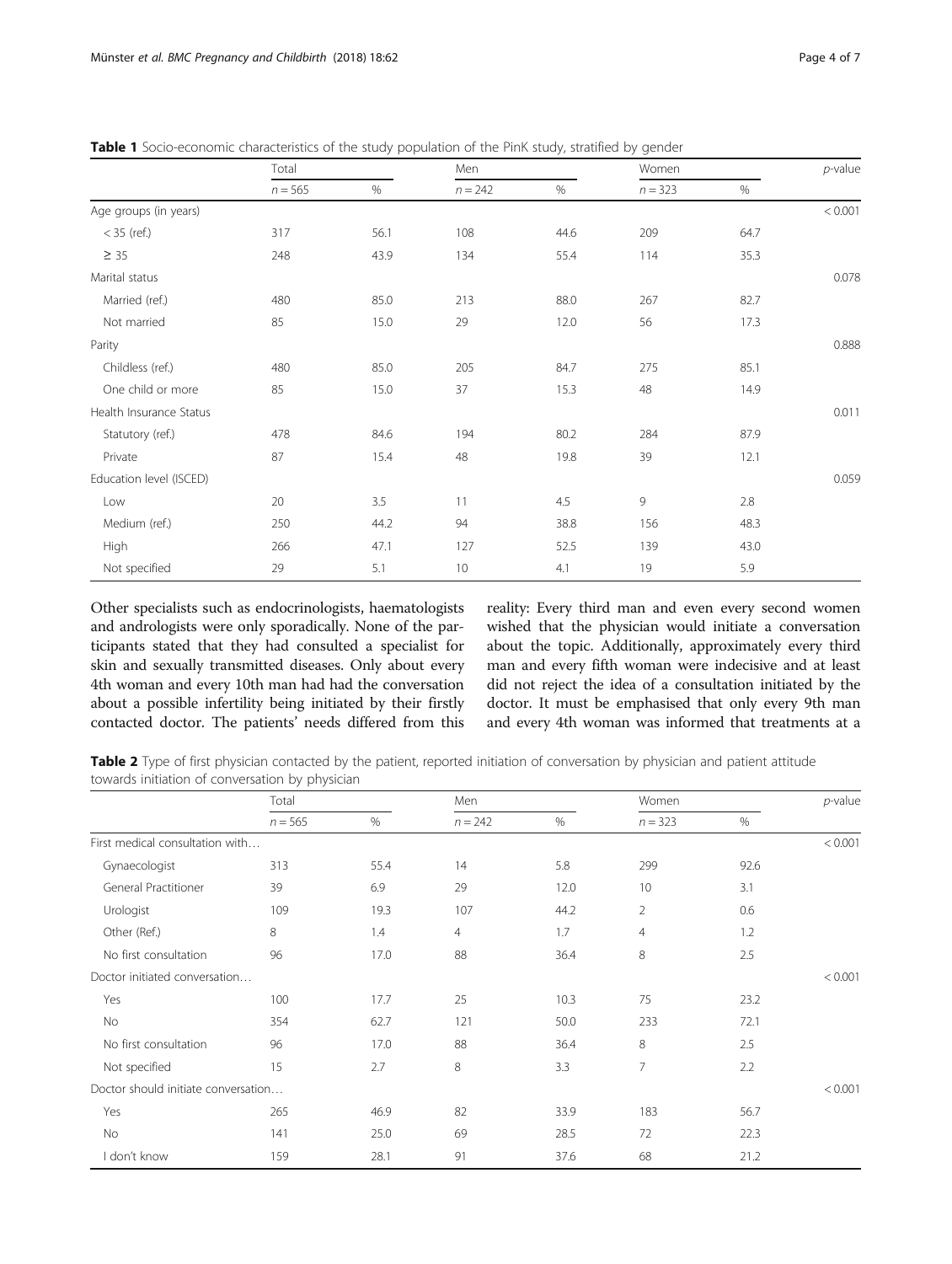<span id="page-4-0"></span>

fertility clinic could be emotionally straining, despite binding guidelines for statutory health insurance-accredited physicians requiring that patients have to be briefed on medical, psychological and social aspects of fertility treatment before their referral to a fertility clinic [[18](#page-6-0)].

When interpreting the results, the reader needs to be aware that only patients of selected fertility clinics were surveyed. These patients only represent the part of the group of individuals with an unfulfilled desire for a child that is using medical services and is potentially accepting health risks due to reproductive treatment. But it is known that 10-50% of all couples struggling with an unfulfilled desire for a child do not seek medical help [[10,](#page-6-0) [11,](#page-6-0) [26\]](#page-6-0) and in some other cases sufficient medical support can be rendered without the need for a referral to a fertility clinic, for example through monitoring of the menstrual cycle or hormonal stimulation therapy. The PinK study does not give an insight into the medical care received by those infertile couples that do not start treatment at a fertility clinic. It also does not give any information about the selection mechanisms on the way to a fertility clinic or on the factors that decide whether a couple seeks treatment at a fertility clinic.

The following limitations apply to our results:

Selection bias could have occurred at a participation rate of 31%. A test of the study population's representativeness of all couples at the beginning of infertility treatment was not possible due to the lack data on socio-economic variables for the latter population, e.g. in the German IVF register [[14,](#page-6-0) [15](#page-6-0)]. It is notable that only very few participants (3.5%) have a "low education level". It is possible that patients with low income utilise services at fertility clinics less frequently due to the often required financial commitment or inadequate information about treatment options. Future research will have to determine whether access and utilisation of ART treatments are unequally distributed by income in the German health care system. Also, bias in the patient selection by staff members of the fertility clinics handing out the study documents cannot be ruled out. However, this bias should have been counteracted against by the use of standardised inclusion criteria and frequent preventative communication between the coordinating study centre and staff at the fertility clinics.

It is lastly possible that an information bias, especially due to socially desirable response behaviour, may have occurred, although socially desirable response behaviour should have been prevented through ensuring full anonymity in the survey. Information bias was also mitigated by the standardisation of the survey instrument and the preceding pilot study [\[25](#page-6-0)].

A health care gap for men can be identified since approximately one third of male participants did not have any medical conversation about the unfulfilled desire for a child outside the fertility clinic. This result is supported by a recently conducted survey of childless persons in Germany, showing that involuntarily childless men have undergone medical examination for infertility less than half as often as women across all age groups (for example 12% men vs. 46% women aged 40 to 50 years) [\[26\]](#page-6-0). Need for counselling for infertile men is indicated since it is proven that male causes of infertility are involved in about 50% of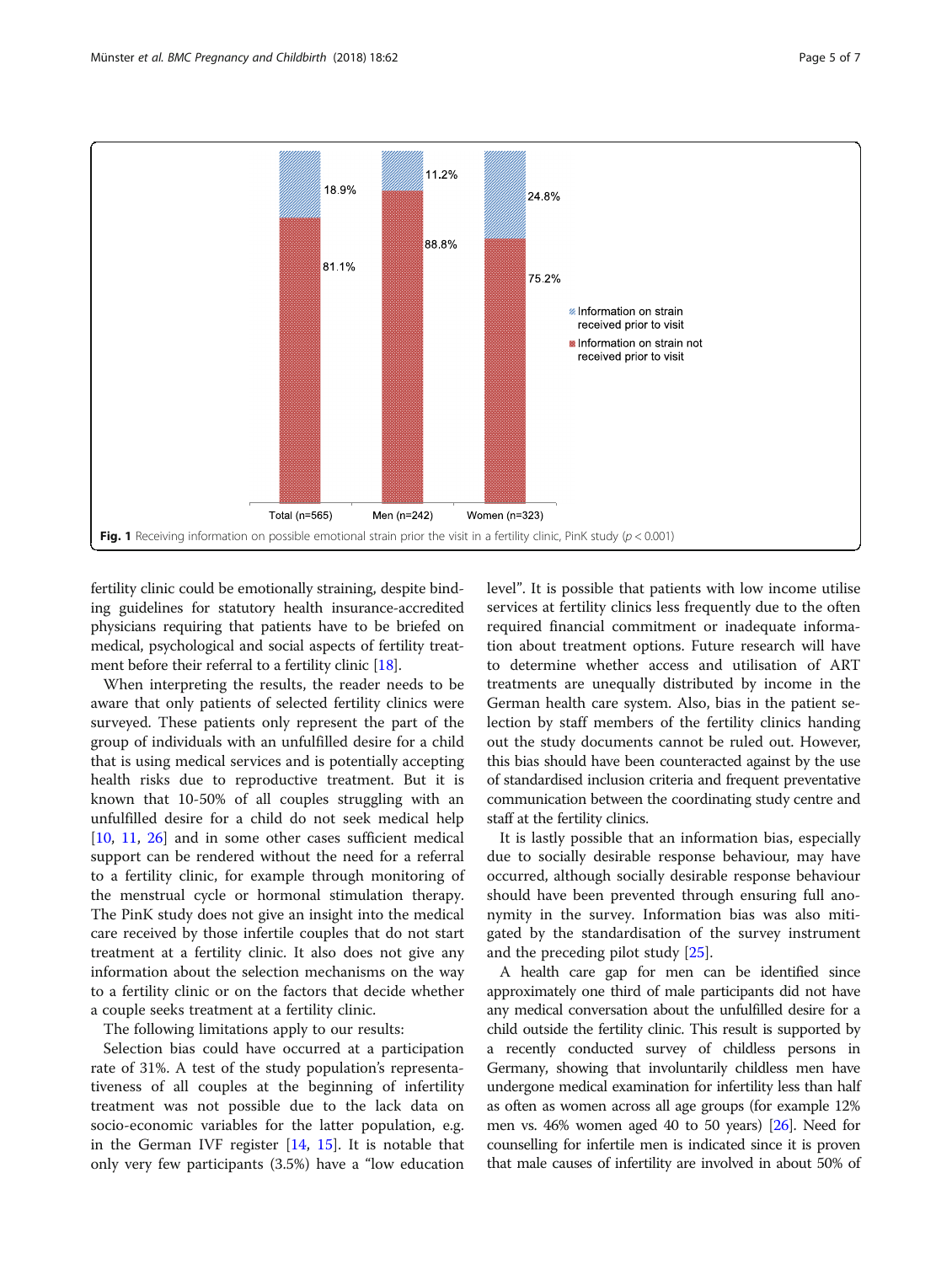infertile couples in Europe and the US [[27\]](#page-6-0) and that men also experience grief and elevated levels of infertility-related anxiety before and during infertility treatment [\[2,](#page-6-0) [28\]](#page-6-0). On the one hand, it is known that men show a lower general health care utilization than women [\[29](#page-6-0), [30\]](#page-6-0). On the other hand, there seems to be a lack of a dedicated medical contact person for fertility problems for men as opposed to for women. Medical check-ups at the gynaecologist might lead to a more frequent consideration of a women's fertility and wish for a child.. Men are lacking a comparable, low threshold contact in the health care system. As the GP is a physician that men might be comparatively regularly in contact with for a number of preventative as well as curative measures, he could be an important and feasible first contact person for men with regard to fertility questions. In Great Britain, the GP is officially recommended as the first medical contact person concerning such matters [[31](#page-6-0)]. There, the majority of patients agrees with the GP's involvement, only 3% reject it [[32](#page-6-0)].

Considering that formal support is especially important for infertile men as they are less likely than women to seek informal support in their social network and are more prone to withdrawal [\[2\]](#page-6-0), the health care gap for infertile men in Germany urgently needs to be closed. Due to the low threshold, family-oriented approach of GPs and the trust placed in them by men and women alike, they might be able to discuss fertility problems and give medical information on the possibilities of possible treatments. They could also help to lower unrealistically high expectations regarding the prospect of reproductive medical treatments and offer advice regarding alternatives.

A part of the patient collective would like to be approached by their doctor regarding an unfulfilled desire for a child. But in a survey of 25 GPs in a German city for example, only few GPs reported having in fact initiated a conversation about fertility problems [\[33](#page-6-0)]. The new findings reported here should motivate doctors to address the topic of fertility and according problems.

It would definitely be of advantage and is also a legal obligation for statutory co-payment for ART treatment in Germany that doctors referring to a fertility clinic inform the patients about treatments, alternatives and possible strain [\[31,](#page-6-0) [34\]](#page-6-0). An earlier study has already suggested that patients wish for more information on the possible psychological strain during the treatment [[35](#page-6-0)]. This information need is further supported by results from a study on childless men and women in Germany that found that far more men and women have heard about treatment measures (e.g. IVF, insemination and sperm or egg donation) than of psychosocial counselling and psychotherapy for persons with an unfulfilled desire for a child. The degree of familiarity with the latter services amounted to only 45%, respectively 46% among men and 53%, respectively 57% among women [[26\]](#page-6-0).

# **Conclusions**

Results from the PinK survey show for the first time that many different groups of physicians are involved in their patients' infertility problems in Germany and that health care services need to be improved, especially with regard to men.

Further nationwide representative surveys are necessary to fully analyse the medical care situation of all people with an unfulfilled desire for a child and to comprehensively conclude the possible courses of action.

Access to health care and consultation in case of an unfulfilled desire for a child should be obstacle-free and provided in a timely manner. This is equally important for men and for women as infertility treatment always affects the infertile couple and is not limited to one of the partners. Whereas women usually consult the gynaecologist in the case of an unfulfilled desire for a child, a health care gap still needs to be closed for men in Germany. The increased involvement of the GP could be helpful here as he is usually timely available and offers a low threshold, discreet access to an initial consultation and thereby to an introduction to the topic especially for men.

#### **Abbreviations**

PinK: Paare in Kinderwunschtherapie [German: Couples in Infertility Treatment]; ART: Assisted Reproduction Technologies; ICSI: Intracytoplasmic Sperm Injection; IVF: In Vitro Fertilisation; OHSS: Ovarian Hyperstimulation Syndrome; ISCED: International Standard Classification of Education; GP: General Practitioner

#### Acknowledgements

The cooperation with the directors of the fertility clinics and their staff made the PinK study possible in the first place. Special thanks goes to the Fertility Clinic Mainz (locations Mainz and Worms), Fertility Clinic Ludwigshafen, Fertility Clinic Middle Rhine (locations Koblenz and Neuwied), the University Fertility Clinic Mainz, the Practice Clinic Trier for Couples with an Unfulfilled Desire for a Child in Trier and the MVZ Fertility Clinic Wiesbaden GmbH.

#### Funding

The PinK study was financially supported by the intramural research funding of the Johannes Gutenberg University of Mainz. The funding body accepted the study as proposed and played no role in either the design of the study, the collection, analysis, and interpretation of data or writing the manuscript.

#### Availability of data and materials

Data will not be shared because planned analyses on the various issues are not yet fully launched by the interdisciplinary research group and not all results are published.

#### Authors' contributions

EM analysed the data and drafted and revised the paper. She is guarantor. UZ drafted and revised the paper. SL, JPW, NFS, BS, RS revised the paper. EM, SL, JPW, NFS, BS, RS, UZ initiated the study; EM, JPW, UZ designed data collection tools, monitored data collection, and revised the paper. All authors read and approved the final manuscript.

#### Ethics approval and consent to participate

The PinK study was presented to the Commissioner for Data Protection of Rhineland-Palatinate and Hesse and was approved by the ethics committees of the State Chambers of Medicine of both federal states in Germany. Participants received an information sheet briefing them on the purpose of the study as well as on the anonymity and the voluntariness of participation. Participants consented by using the return envelope to send in the questionnaire.